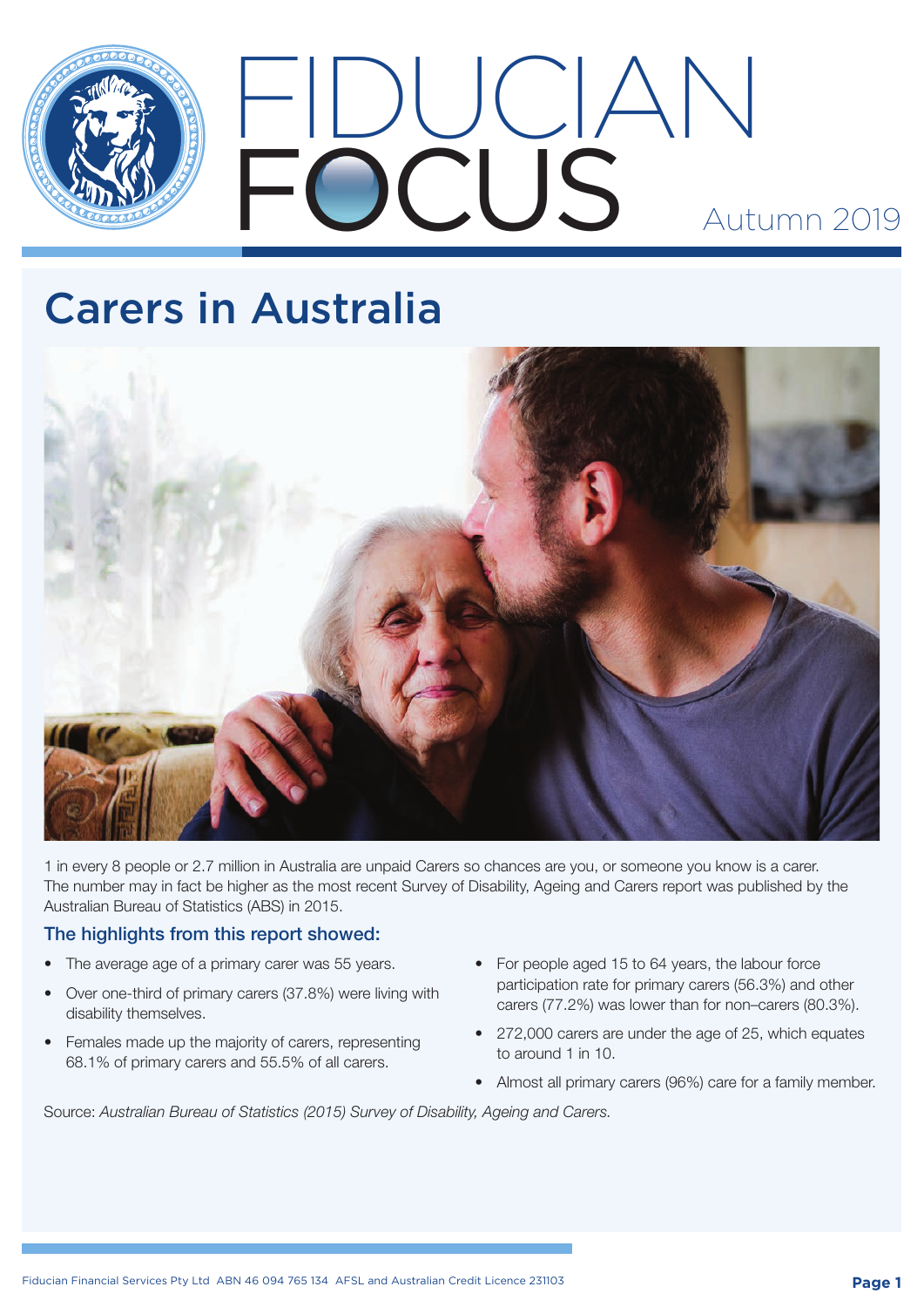### Managing Money and Finances as a Carer

As a carer, you sacrifice a lot just to make sure your loved one has what he or she needs. Life is expensive and if you're caring for someone it often means quitting a job or only accepting part-time positions. You may also need to purchase medical aids and equipment, or pay for healthcare. The person you care for may also need financial support. A carer's situation usually comes at a huge financial cost.

Here's some tips to help you keep your footing financially while you continue to provide care to your loved one.

#### Financial, health & lifestyle planning

Carers may have to make legal, financial, medical or lifestyle decisions on behalf of the person they care for. Planning in advance can make difficult choices easier for the caring family.

Planning for the future will enable caring families to make decisions on how and who will make personal, lifestyle and treatment decisions on behalf of the individual requiring care, if they become unable to do so for themselves.

Forward planning and decision making can minimise conflict and confusion within the caring family and ensure decisions are made in the best interest of the care recipient.

Planning ahead allows you to organise your finances so that you and important people in your life can get maximum benefit from your financial resources with minimal complications.

#### Seek Government Assistance

Providing care full-time can leave you with minimised opportunities to work. Fortunately, there are government resources that can provide you with financial support. Your financial planner may be able to provide advice about what avenues you may qualify for.

Some popular government subsidies include the Young Carers Payment, Carer Allowance, Carer Supplement and the Young Carer Bursary Programme. There are others besides these which you'll want to explore and you may even qualify for more than one at a time.

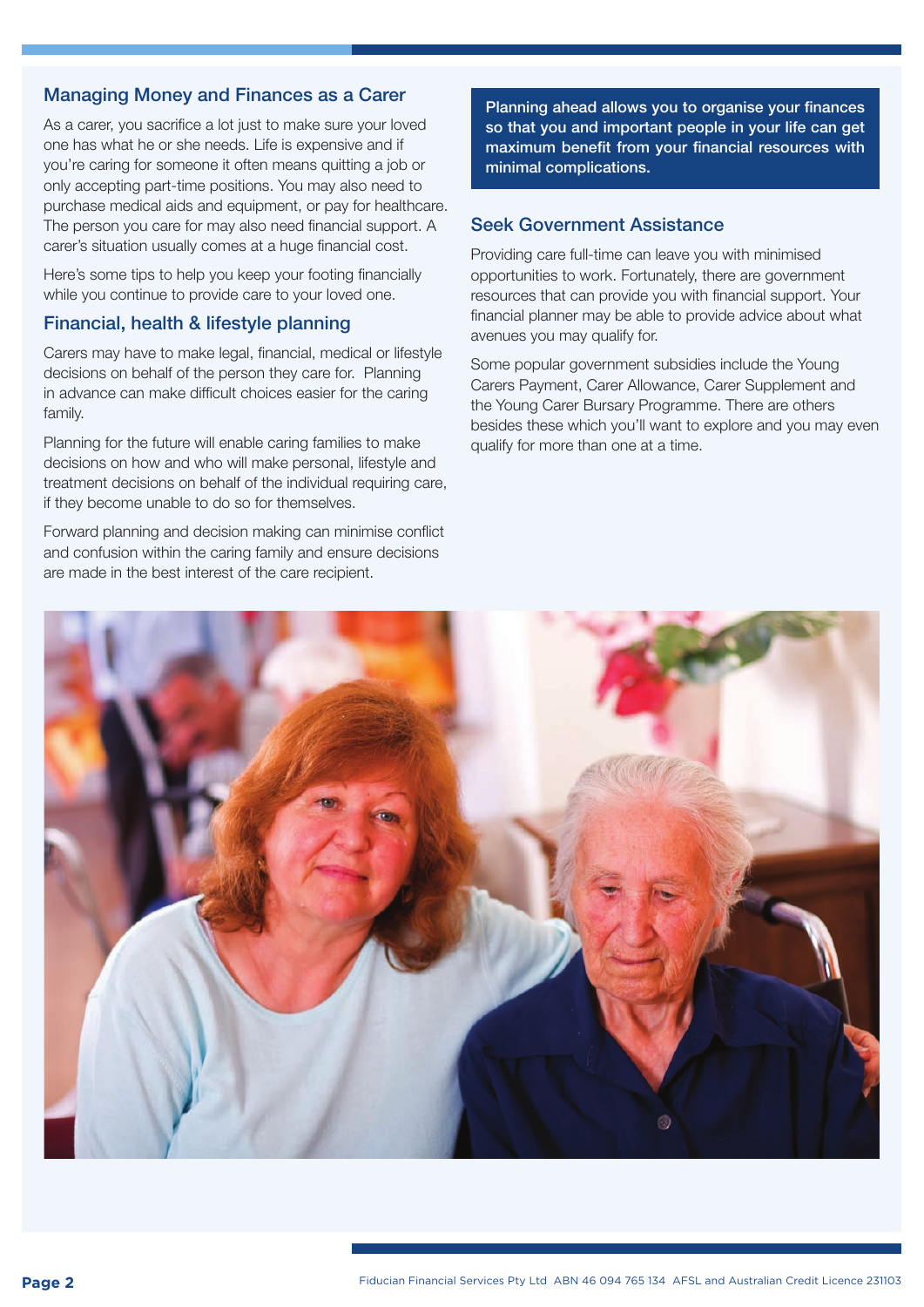## Economic commentary

The global economy has been slowing in recent months. In its latest report (April 2019), the International Monetary Fund (IMF) reduced its forecast for global growth for 2019 to 3.3% (down from 3.5%), while it maintained its growth forecast of 3.6% for 2020 (growth was also 3.6% in 2018). The better outlook for next year is based on the IMF's forecast that 'a pickup is expected in the second half of this year', due to 'significant policy accommodation by major economies, made possible by the absence of inflationary pressures'. In particular, earlier this year, 'the US Federal Reserve, in response to rising global risks, paused interest rate increases and signalled no increases for the rest of the year', while 'the European Central Bank, the Bank of Japan and the Bank of England have all shifted to a more accommodative stance'.

Furthermore, China has also 'ramped up its fiscal and monetary stimulus'. All this is positive news and has seen financial markets settle down this year and reverse the market declines due to negative investor sentiment that were a feature of the December quarter. This more expansionary monetary policy environment across most of the advanced economies, coupled with the huge fiscal stimulus provided by historically large tax cuts in the US, has also helped to stabilise much of the developing world, with many emerging markets experiencing 'a resumption in portfolio flows (foreign investment in their share markets) and a decline in sovereign borrowing costs'. As the IMF notes though, 'while the overall outlook remains benign, there are many downside risks'. In particular, 'growth in advanced economies will continue to slow gradually… given ageing trends and low productivity growth'.

The Australian economy slowed in the second half of 2018, growing by only 0.5% for the half-year and contracting on a per capita basis. With a federal election campaign now in full swing, much will depend on policies that the new government (of whatever makeup) is able to implement over coming months. Attention needs to be focused on how to boost the country's lagging international competitiveness, constrained as it is by high costs and tax rates. The Reserve Bank will also almost certainly have to cut interest rates sooner rather than later to lift activity and incentives to invest. Most major share markets rebounded over the first four months of this year, following statements by the US central bank that monetary policy would likely not be tightened further this year. Heavy stock market declines in the December quarter were followed by strong rebounds in most markets. Over the period from 1 January to 26 April this year, major market movements included rises of 17% for the broad US market (S&P500) and 23% for the technology-focused US Nasdaq index. In Europe, the UK market rose 10% and Germany rose 17%; while Japan rose 11%, China rose 24% and the Australian market (ASX200) rose 13%. Overall, most major share markets continue to appear more attractively priced than other broad investment opportunities, including bonds and cash.

Major global government bond markets saw little net movement in yields over the course of 2018 and into 2019, before negative sentiment began to set in. The US 10-year Treasury bond was yielding 2.50% by 26 April, while Japanese and German equivalent yields were actually negative and the Australian 10-year Commonwealth bond yield had dropped to an historically low 1.78%. Overall, most bond markets continue to appear expensive.

Fiducian's diversified funds are currently above benchmark for international shares, around benchmark for domestic shares and listed property and well underweight fixed interest sectors, while cash weightings remain above benchmark.

## Conrad Burge Investment Manager